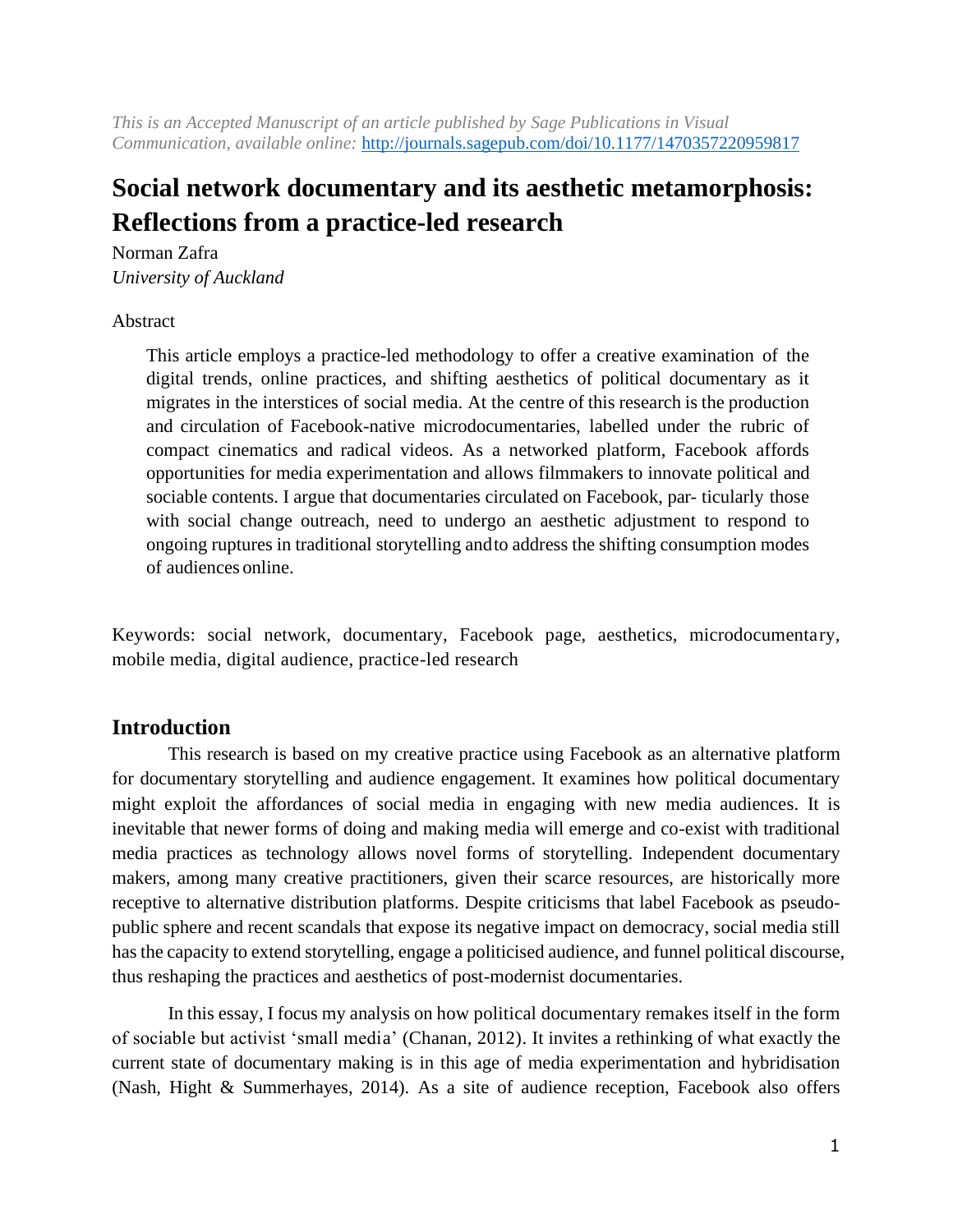practitioner-researchers an opportunity to scrutinise multiple layers of data - from aesthetics to sociability to algorithm. The scope of this article and emphasis on Facebook contributes to ongoing discourses that interrogate the practices of documentary and visual communication on social media. Adami and Jewitt (2016: 265) effectively describe these digital trends and online practices as "new configurations of typified communicative forms that fulfil specific and diversified social functions".

Daniel Meadows (2003) has argued previously that the value of practice-led research is measurable in two ways: its capacity to fill the knowledge gap and its impact on professional and work routines. As a mode of enquiry, practice-led research, sometimes called practice-based research, practice-as-research, creative research, and research-led practice, can offer unique research results capable of expanding an already existing knowledge (Smith and Roger, 2009; Batty and Kerrigan, 2018). It can likewise 'reveal an imaginative insight that challenges what we know' (Sullivan, 2009: 43). I situate my Facebook practices alongside these already existing notions that underline the contribution of creative practice research in understanding the old and new ways of doing, making, and consuming media.

# **Documentary and the social media landscape**

Facebook production is a continuation of older experiments on digital video as documentary format. In the industry, a commonly cited case study is Darius Devas's use of Facebook group and Facebook page as alternative broadcasting platforms for his documentary *Goa Hippy Tribe* (2011). The documentary represents the story of Western hippies who reunited at the beach in Goa, India, some 30 years after their first encounter. Both the page and the group were used to circulate a series of Facebook documentaries, photos, and timeline posts - all of them native to social media. Kate Nash (2012: 30) analysed *Goa Hippy Tribe* as a social network documentary and argued that Facebook afforded the audience both creative and communal engagements with content.

While the history of documentary is one of constant change associated with technological, aesthetic and social shifts, the production of documentary content for social networks like Facebook (which might be called social network documentary) transforms the documentary text, the mode of audience engagement and the relationship between documentary-maker and audience in ways that invite theoretical revision.

Nash's theorisation of Facebook documentary has been one of the early attempts to highlight the changes in documentary distribution made possible by the audience's involvement with Facebook.<sup>1</sup> *Goa Hippy Tribe* had no real political intent but was produced by a new breed of documentary makers who efficiently and actively use Facebook as a platform to increase audience engagement. Those filmmakers with political outreach typically publish short-length agitational videos that either expand the story, highlight a standpoint or echo a particular call to action.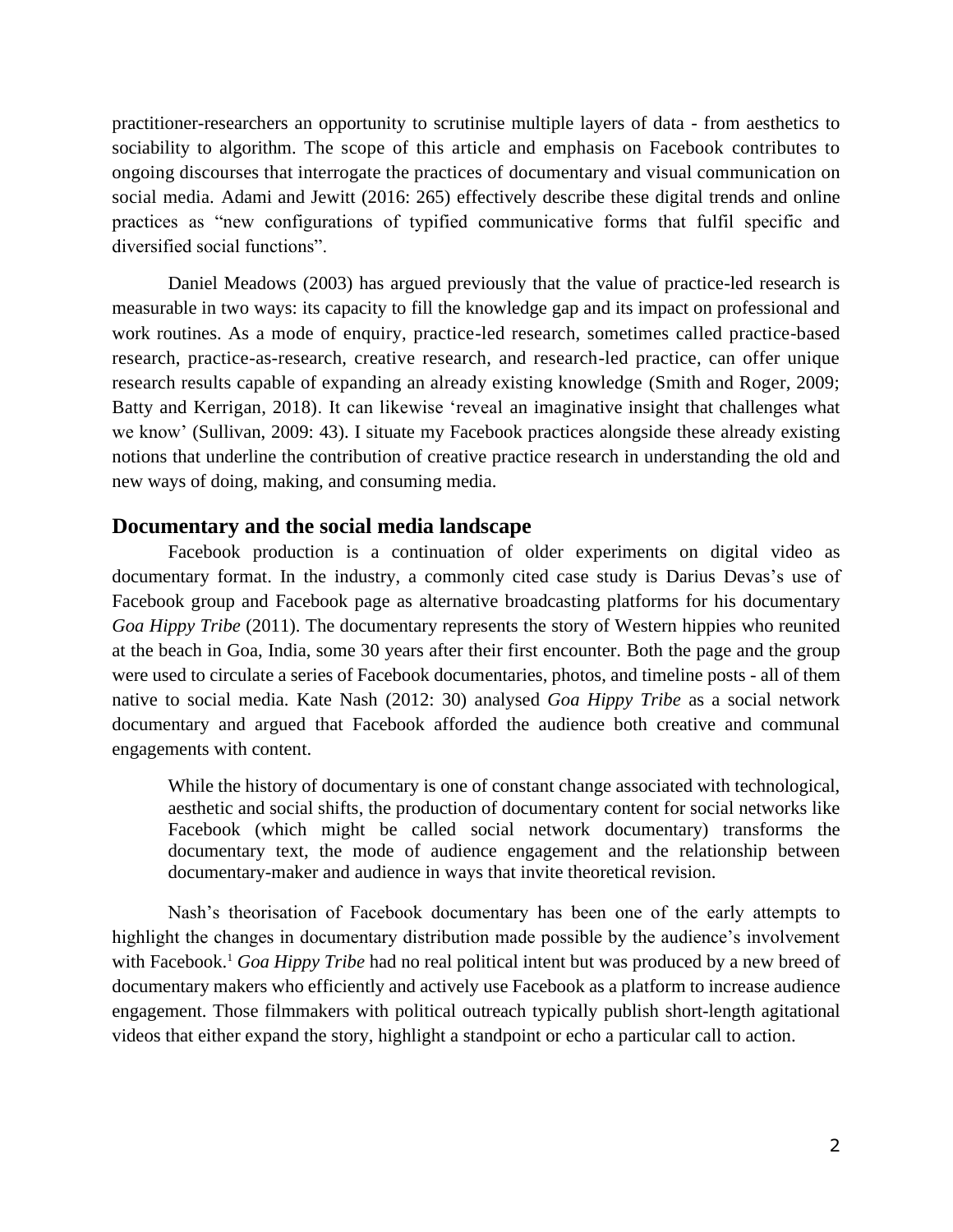Being relatively a young platform, Facebook users are afforded the means to experiment on postmodernist approaches in video production. For example, the surge of vertical instead of horizontal videos, although initially questioned, is today greatly accepted in the online community. This online is labelled in popular culture as 'vertical video syndrome' and is traceable to early cinema, for instance, the 'old movietone newsreels and square format photographs like Polaroids' (Ryan, 2018: 253). Cossar (2009: 3) describes the process of negotiating the screen resolution and size of films based on delivery platform as "aesthetic metamorphosis". They form a hybrid media practice that exists in the intersection between compact cinematics and radical videos. Hesselberth and Poulaki (2017: 2) use the term 'compact cinematics' to signify the study of "compact, compressed and miniature (audio) visual artefacts, forms, and practices that circulate in our everyday multimedia environment, across technologies, genres and discipline". Historically, the advent of social network-native videos is a continuation of the ongoing variations in the way we consume videos, stretching from the arrival of television in the 1920s and 1930s to the popularity of born-digital videos in recent years (Creeber, 2013).

#### *Obrero* **as social network documentary**

My independently produced documentary titled *Obrero* ('worker') serves as a unit of my textual and production analysis. *Obrero*'s Facebook page was purposefully utilised as a site of digital activism using a range of new media practices from journalistic documentaries to usergenerated content, and can be considered a trans-journalistic social network documentary.<sup>2</sup> The Facebook page accompanies two other media platforms, each reaching its respective target audience: a regular documentary premiered in a film festival and an interactive documentary (idoc) in the form of a website. Although *Obrero* varies across platforms, each variant can stand on its own. As an integrated whole, *Obrero* aims to represent the story of Filipino rebuild workers migrating to New Zealand after the Canterbury earthquake in 2011. Due to the magnitude of destruction, limited workforce and the urgent need to reconstruct, New Zealand relaxed its immigration policies and allowed for the entry of construction workers from overseas. In the beginning, New Zealand turned to its traditional source countries such as Great Britain and Ireland to recruit the much-needed labour force. Beginning 2013, however, a surge of workers from the Philippines started arriving in the city, a majority of them were former contract workers in the Middle East.

The political core of *Obrero*'s investigation is the issue of unethical migrant worker recruitment system as well as the well-being of the workers themselves distanced as they are from their families and community. Through my documentary and field work, I have revealed the phases of transnational recruitment from the Philippines to New Zealand that are vulnerable to corruption. I created the Facebook page in November 2017 when brand pages were already a mature platform for storytelling and audience engagement. In *Obrero*'s timeline, I posted multiple forms of media such as photos/albums, web links, videos, information graphic, status updates, and user-generated content.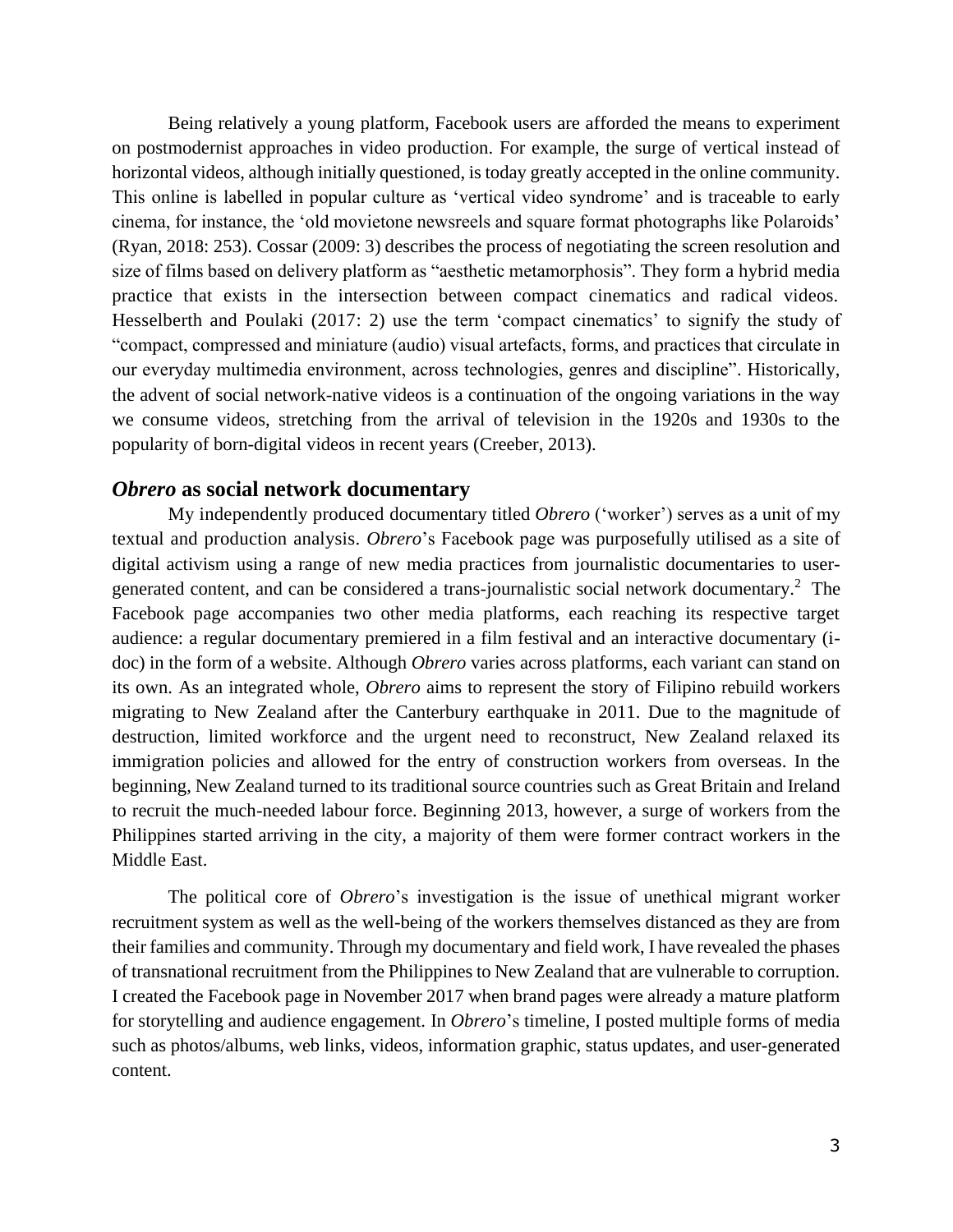*Obrero* wears multiple hats or fits in different categories of Facebook pages: as a film, as a cause, and as a community.<sup>3</sup> The hybrid identity of my project provided more opportunities for me as a documentary maker to engage with various publics online as I can access documentary fans, migrant worker advocates and a community of Filipino workers and their social networks. In other words, by targeting multiple publics (and understanding both their online and offline sociality), I was able to increase *Obrero*'s political outreach by spanning different interest groups. However, unlike the face-to-face interaction in film festivals, I communicate to my audience in a highly commercial environment where messages tend to be algorithmically friendly when accompanied by any of the following: photo/video, feeling/activity, movie showtimes, poll, check in, tag product, and watch party. These suggested modes of interaction are often atypical to documentary's sober treatment of social issue.

My role in the documentary is simply as 'reporter' and 'advocate' assuming an invisible presence as filmmaker, commenting as page administrator rather than as an author. Because I deliberately used the page for storytelling and activism rather than a promotional platform, the mood and feel of the page are similar to the ones created for campaigns and advocacy works of not-for-profit organisations. The reason is because Facebook page offers a one-size-fits-all template for communication. The distribution of multimedia content follows the prevailing logic and style of marketing, advertising, and fan base building, the dominant functions of brand page as sub-platform.

#### **Publishing microdocumentaries on Facebook**

*Obrero* is effectively a series of microdocumentaries and political posts on a timeline. Each post reports on a single issue or offers up an element of the bigger narrative. I label the reformatted videos as 'microdocumentaries' to signify their succinctness (between two to three minutes long) and to emphasise its lineage to documentary as media. <sup>4</sup> They are similar to 'mobisodes' or "short episodes of a popular television show that are specifically intended for mobile device viewing" (Safko, 2012: 465). These microdocumentaries do not necessarily repeat the film component. Instead, I collected video materials and interviews intended for Facebook audience. For a period of fourteen months, I have posted nine native videos on Facebook, seven of which are microdocumentaries. The other two include the trailer of *Obrero*'s film festival variant and a 25 seconder cover video. The cover video is essentially a teaser, which plays automatically on mute. It captures the essence of the page, and intertitled in Filipino language.

My microdocumentaries are at the centre of my digital activism on Facebook and has many precedents in video history. For example, activists have long used portable video equipment to record sites of protest and social struggles (Pillay, 2005) through video activism and grassroots organising. Often described in the literature as "participatory video, radical video, and alternative video", among other labels (Askanius, 2014: 453), the practice has provided voice to disadvantaged groups away from the discourses projected by the mainstream press. Although my microdocumentaries belong to the bigger family of radical video culture (see Presence, 2015) and have a semblance to citizen's journalism, I assert there is still a clear distinction between the sub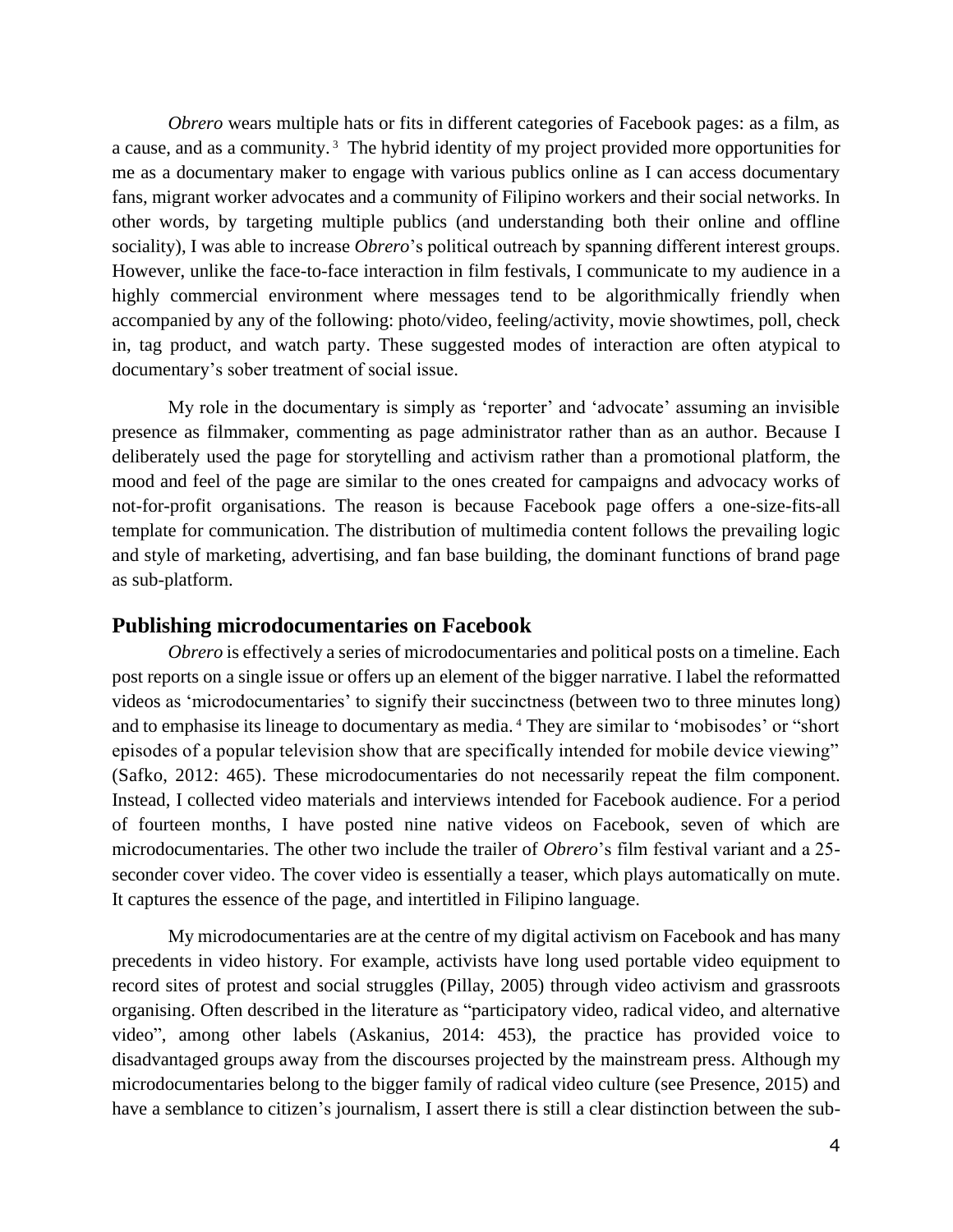genres. Vérité footage of protests shot on the streets tends to be uploaded on YouTube or Facebook in a relatively raw fashion, while a short narrative or argument in my microdocumentary must be creatively treated through a combination of testimonials, intertexts and supporting footage associating itself more closely with professional media-making practices.



*Figure 1. Screenshot of Obrero's microdocumentary*

Each microdocumentary contributes to the audience's understanding of the social problems *Obrero* engages with. The topics are presented somewhat like news packages aired over television or uploaded to web channels but have a strong take-away political message and are intended to educate and drive social change. For instance, my microdocumentary about New Zealand's migrant worker recruitment system exposed the plight of Filipino workers arriving in the country without jobs. Although it educated the audiences about the complexity of multi-layered recruitment system of workers, it also called for proactive government intervention and highlighted the need to establish a Filipino Labor Office in New Zealand. The strategic refashioning of documentary as Facebook video and the activist lens I used to report the problem illustrate Chanan's (2012) notion of how 'small media' can effectively highlight an alternative social reality, one that is neglected by mainstream mass media in the sending country or overlooked by journalists in the receiving country.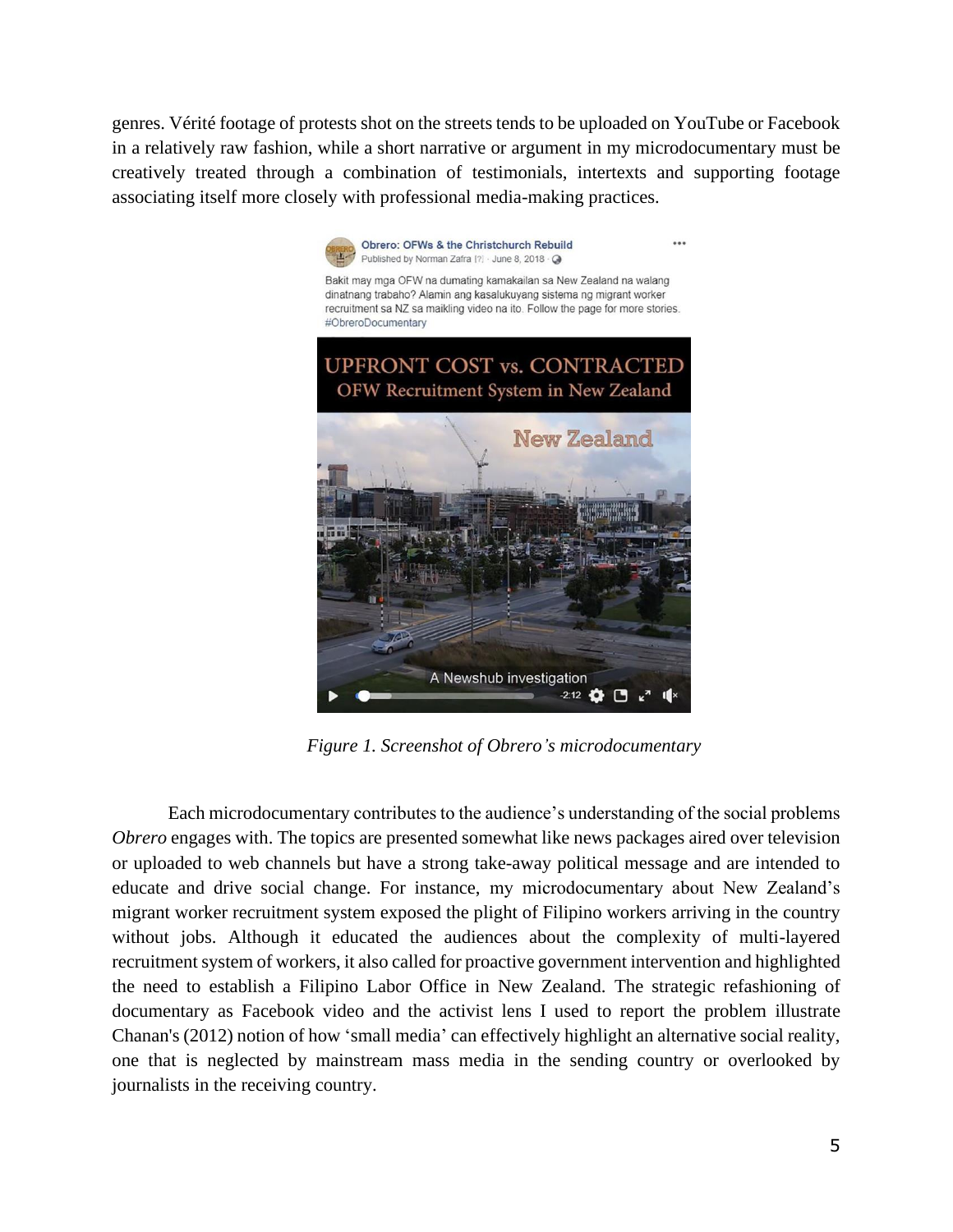As a site of reception, Facebook offers a number of structural affordances to makers and users. First, there is the persistence or the automatic recording and archiving of online expressions and engagements; second, a replicability or the duplication of content through sharing and reposting; third, scalability or the ability of content to be visible in a networked platform, and finally, searchability or the capacity of content to appear in online searches (Boyd, 2010: 47-48). Of all these affordances, replicability is the most compelling reason why I chose to remediate *Obrero* as Facebook-native documentary. Replicability is closely linked to Green and Jenkins' (2011: 111) model of spreadability, defined as an alternative means to highlight the active agency of media users in 'shaping what messages spread, the routes they take, and the communities they reach'. In fact, there is a lesson to learn here from the entertainment media's 'engagement-based model': users must be treated as active agents in today's media ecology and it must be recognised that their online and offline activities generate distinct market value (Green and Jenkins, 2011), or in the case of my documentary, political engagement. When done properly, documentaries on Facebook could generate audiences that interact and co-create the media experience. For instance, digital conversations arise as the content is shared and circulated online. Affected Filipino workers, for instance, displayed disappointment about the inaction of government actors to mitigate the illegal charging of placement fees. What struck me most as a filmmaker was the way Filipino workers used these microsites as venues not only to highlight their voices but also to reveal their personal experiences of labour migration. Audiences of traditional media are given very limited means to talk back and influence the social agenda. My Facebook publics by contrast are no longer under my tutelage as the filmmaker. They are active agents of social change themselves, able to comment, share and submit user-generated content. I argue that apart from reaching audiences across national boundaries, Facebook facilitates public dialogue which is valuable for filmmakers seeking validity, legitimacy and timeliness of their political message.

#### **Shifting video aesthetics**

All microdocumentaries contained in this article are mobile-formatted. They are created to work with smartphones and through mobile apps, ubiquitous in today's contemporary media landscape.<sup>5</sup> The decision to focus on mobile app users is a creative response to studies that show audiences spend seven times as much time on apps as they do on mobile web browsers (Kemp, 2018). I concur that smartphones offer a flexible screen, which makes them ideal for any type of screen orientation and resolution. While vertical videos disrupt our traditional viewing norms, they must be embraced for its innovation and pleasure that they bring to mobile viewers (Ryan, 2018).

Microdocumentaries easily fit in today's 'attention economy' suiting the dynamic and fastpaced mobile 'news feed'. On Facebook, I replicated the aesthetics most often attached to native video. They exist at the interstices between old and new forms of creating media: (1) the aspect ratio is repurposed for mobile phone's vertical consumption, (2) titles are descriptive, (3-4) texts are captioned and intertitled so that the video remains intelligible when mute, and (5-6) the narrative and video length are both bit-sized for speed viewing<sup>6</sup> (see Table 1).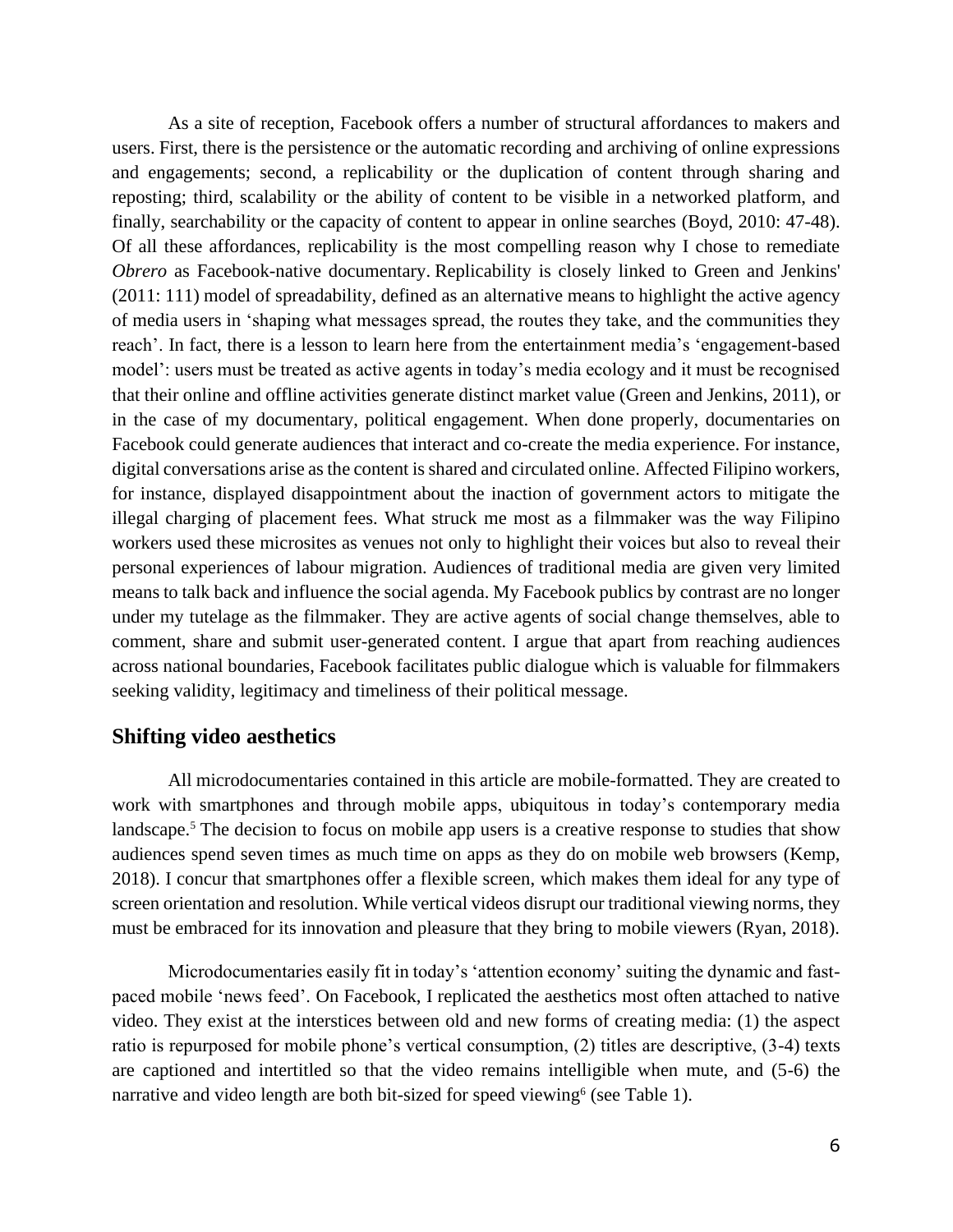I argue that, despite the items' short lengths, this approach is the most effective way to achieve the rhetorical purpose of documentary. In addition, I chose to de-emphasise the cinematic sophistication of my Facebook microdocumentaries given *Obrero*'s political and journalistic nature which caters to logic and argument rather than the notion of the 'cinematic'. Thus, *Obrero*'s microdocumentaries are hybrid in nature, amplifying television current affairs' journalistic mode of storytelling on the one hand, and social media's succinctness, sociability and spreadability on the other. The video's spreadable format and digestible content, coupled with its use of Filipino's local language with intertitles, can politicise even non committed audiences on Facebook.

| <b>FACEBOOK STYLE</b>               | <b>REMEDIATION</b>     | <b>RATIONALE</b>                                          | <b>MEDIA ORIGIN</b>                                                                                                 |
|-------------------------------------|------------------------|-----------------------------------------------------------|---------------------------------------------------------------------------------------------------------------------|
| <b>Square/vertical size</b>         | Aspect ratio           | Suitable for<br>mobile phone's<br>vertical<br>consumption | Television's 4:3 aspect ratio<br>and cinema's standard 16:9<br>but vertical rather than<br>horizontal; letterboxing |
| <b>Descriptive heading</b>          | <b>Titling</b>         | Evokes message                                            | Movie titling; Newspaper<br>and broadcast headlines                                                                 |
| <b>Captioned and</b><br>intertitled | Text                   | Enhances<br>viewing<br>engagement                         | Intertitles common in early<br>documentary and film; photo<br>captions in newspapers                                |
| Intelligible without<br>sound       | Audio                  | Suits autoplay<br>in-feed videos                          | Cinema's silent era                                                                                                 |
| <b>Quick message</b>                | Narrative<br>Structure | Grabs audience<br>attention                               | Newspaper's inverted<br>pyramid news; standfirsts or<br>nutgraph in feature                                         |
| <b>Bit-sized story</b>              | Length                 | Appropriate for<br>speed viewing                          | Advertising's compact<br>message delivery                                                                           |

*Table 1. Remediation: Technical specifications of Facebook microdocumentaries*

A majority of these modifications in content and story structure of social network videos are a direct response to the changes in online advertising and Facebook interface. For example, after the launch of the 'silent autoplay in-feed videos' on Facebook in 2013, the value of the aural has diminished in social video and today supplanted by the subtitles and intertexts. This shift could be theorised as new media audiences' 'silent era'. This changing mode of spectatorship, I argue, means documentary makers must master continuity editing in post-production, a process wherein shots are assembled to maintain 'logical viewing orientation, action, and temporal relationships' (Bordwell and Thompson, 1997: 477–478). It sounds paradoxical that this 'silent' mode of consumption, pushed forward by social media's speedy, hypermediated and attention-seeking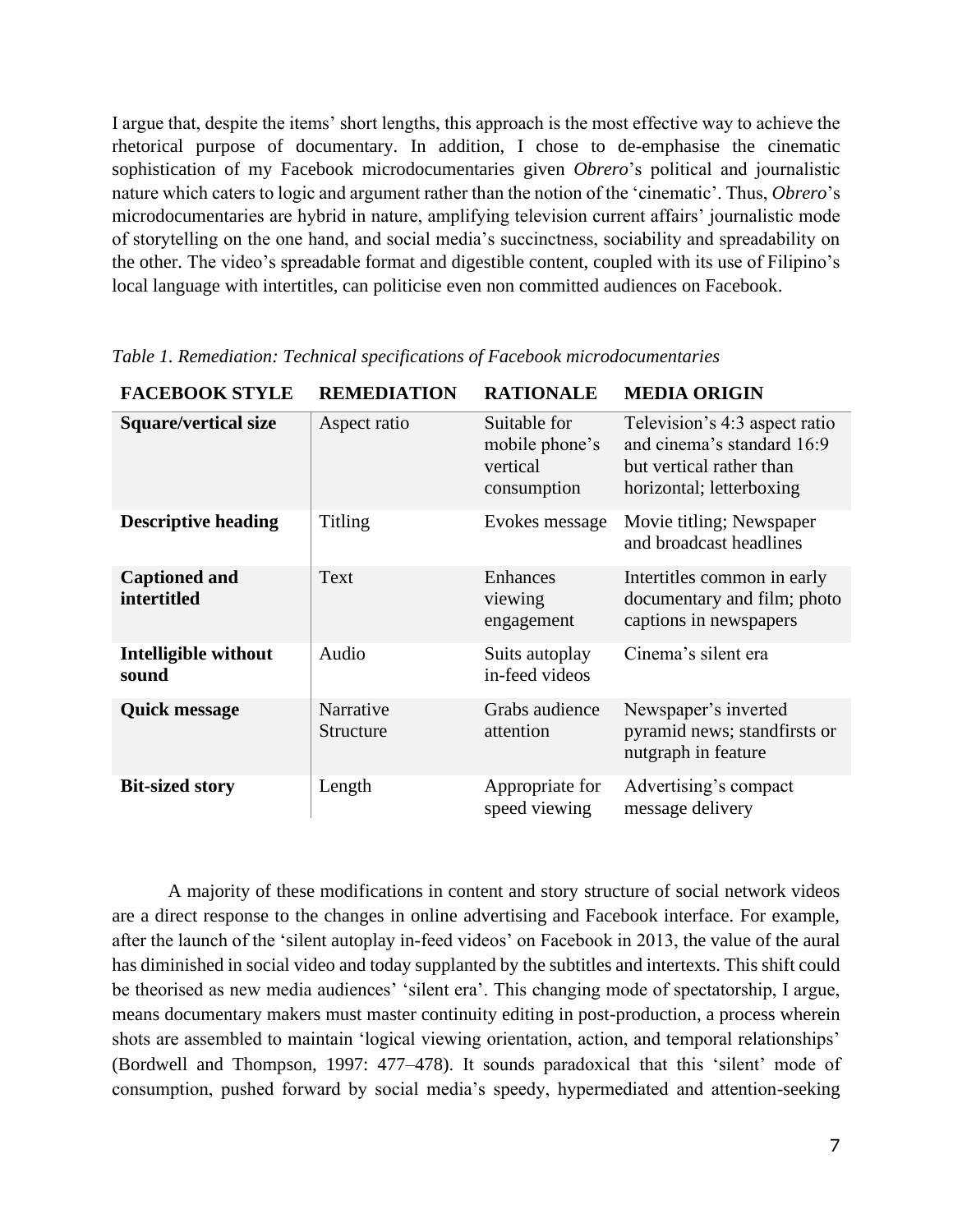ecology, is a step backward to the silent era, away from the documentary cinema's preoccupation with synchronised sound in the 1960s which was evident especially at the peak of direct cinema and cinema verite movement. Bolter and Grusin, 1999: 45) refer to this phenomenon as remediation, in which "digital media remediate their predecessors".

*Obrero*'s narrative and aesthetic metamorphosis on Facebook relates to the prevailing discourse on interactive documentaries or i-docs. The word *interactive* connotes a metaphor for both technology and narrative presentation (Gaudenzi, 2013). A more straightforward definition states that an i-doc is "any documentary that uses interactivity as a core part of its delivery mechanism" (Galloway et al., 2007: 1). Social media as a delivery platform is dependent on user participation. Without audiences interacting, commenting, producing, sharing, and liking content, social media will be lifeless. In fact, "the very word 'social' associated with media implies that platforms are user centered and that they facilitate communal activities, just as the term participatory emphasizes human collaboration (Van Dijck, 2013: 11). *Obrero* also capitalises on audience interaction to advance its social agenda. Although largely beneficial, interactivity also poses a problem among new media documentary makers. Contemporary audiences today are floating in a cluttered media environment and bottomless newsfeed on Facebook, which means the availability of choices in interactive platforms may not necessarily translate to increased audience retention. The need to change *Obrero*'s aesthetic and narrative to suit Facebook, therefore, is a result of multiple factors, from audience fragmentation to the common tendency to casually 'graze' on social media rather than focus fully.

### **Conclusion**

Media historian John Ellis (2012: 2-3) once noted that the documentary audience has changed and that the 'easy access to digital photography and video technologies has brought a new sense of familiarity with the basics of filming and being filmed'. The focus of this essay on Facebook as a site of documentary and digital activism also reflects the popular dictum 'the medium is the message' (McLuhan, 1964). Looking closely, the engagement strategies that I adapted in creating my microdocumentaries as a variant of radical online videos are not dissimilar to those undertaken by early avant-garde filmmakers (Askanius, 2014). Dziga Vertov also experimented on short-length agitational video pieces exhibited via travelling cinema in Soviet Union. Despite the short life span of this mobile cinema, I argue that its influence on the political rhetoric of video activism is still evident even today. I position my Facebook practices as a continuation of this creative refashioning of media production and engagement in this age social networking.

The production of a social network documentary is one that involves the remaking of a conventional film. As exemplified in this article, *Obrero* as a post-modern documentary mutates from analogue forms of communication into media formats that are both sociable and spreadable online. I conclude that creative practitioners must take into account the medium specificity and aesthetic attributes of Facebook in order to successfully navigate the platform. Facebook, however,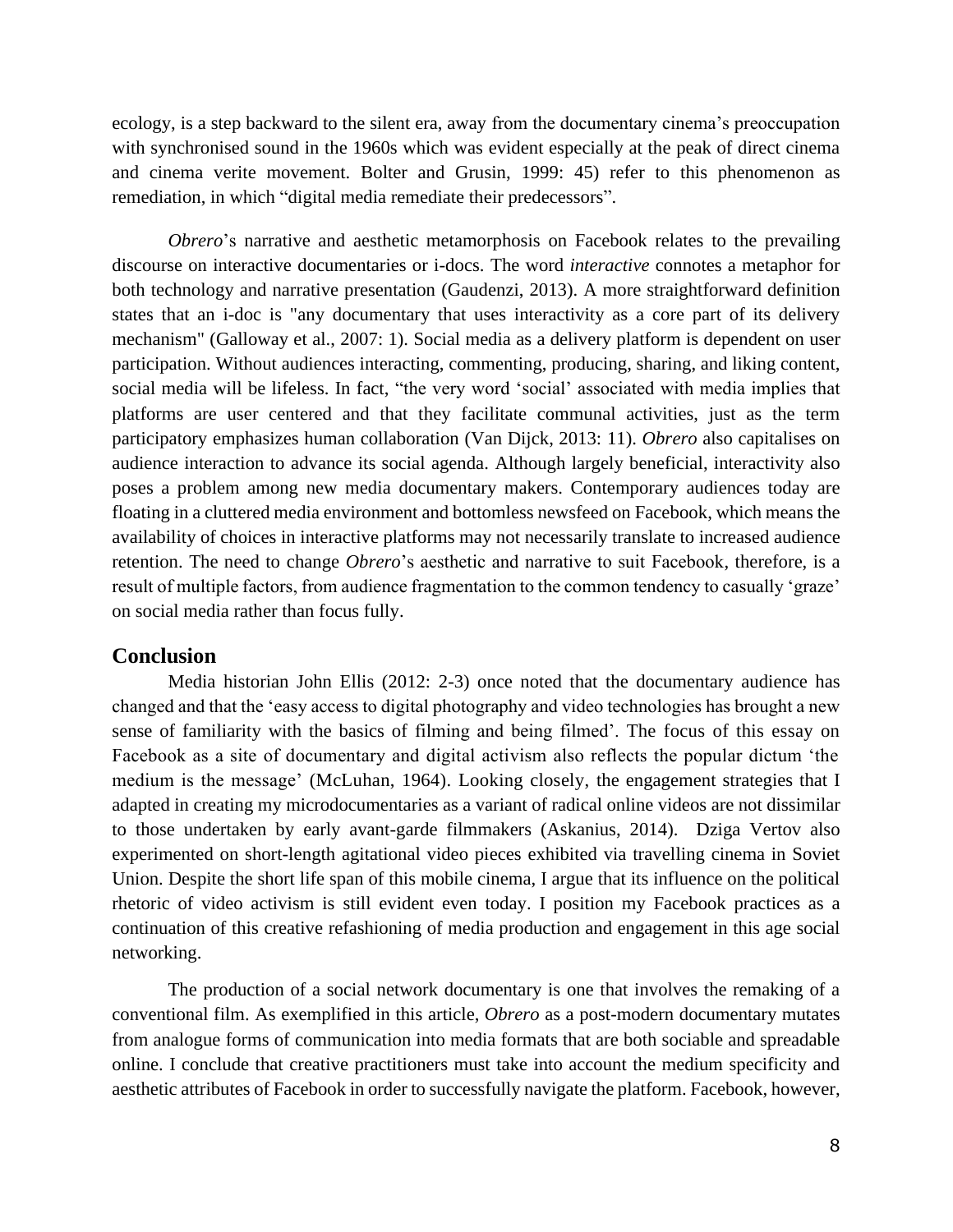remains a double-edged sword. Radical filmmakers take advantage of the corporation's mechanism to politicise a transnational audience and yet forced to conform to the same algorithmic logic in order to survive in a saturated digital environment.

**Notes** 

<sup>4</sup> The term 'microdocumentary' was also used in Aspen movie map (1978-1979) to refer to 'brief interviews' conducted with building occupants in Aspen, Colorado (see Brand, 1987). In 1993, Davenport, Evans, and Halliday also used the term 'micromovies' in discussing their Digital Micromovie Orchestrator (DMO) invention, a digital technology capable of creating small pieces of narrative structures.

 $6$  Speed viewing has also been theorised through the lens of narrative films. Alexander (2017: 109) argues that the practice of speed watching can be 'understood not only as a means to master time, but also as a way of 'hacking' the cinematic narrative' and extending the logic of Hollywood's continuity editing.

# References

- Adami E and Jewitt C (2016) Special Issue: Social media and the visual. *Visual Communication* 15(3): 263–270. DOI: 10.1177/1470357216644153.
- Alexander N (2017) Speed watching, efficiency, and the new temporalities of digital spectatorship. In: Hesselberth P and Poulaki M (eds) *Compact Cinematics: The Moving Image in the Age of Bit-Sized Media*. New York: Bloomsbury Academic, pp. 103–112.
- Askanius T (2014) Video for change. In: Wilkins KG, Tufte T, and Obregon R (eds) *The Handbook of Development Communication and Social Change*. West Sussex, UK: Wiley Blackwell, pp. 453–470.

Batty C and Kerrigan S (2018) Introduction. In: Batty C and Kerrigan S (eds) *Screen Production Research: Creative Practice as a Mode of Enquiry*. Palgrave Macmillan, pp. 1–10.

- Bolter JD and Grusin R (1999) *Remediation: Understanding New Media*. Cambridge, MA: MIT Press.
- Bordwell D and Thompson K (1997) *Film Art: An Introduction*. New York: McGraw Hill.
- boyd danah (2010) Social network sites as networked publics: Affordances, dynamics, and implications. In: *Networked Self: Identity, Community, and Culture on Social Network Sites*, pp. 39–58. DOI: 10.1162/dmal.9780262524834.119.
- Brand S (1987) *The Media Lab: Inventing the Future at MIT*. New York: Viking.

 $<sup>1</sup>$  Goa Hippy tribe is also available in multiple formats. Apart from Facebook page</sup> [\(fb.com/goahippytribe\)](https://www.facebook.com/goahippytribe/), the interactive documentary variant was also launched in 2011 [\(sbs.com.au/goahippytribe/#/get-your-passport-ready\)](http://www.sbs.com.au/goahippytribe/#/get-your-passport-ready).

<sup>&</sup>lt;sup>2</sup> See video section of [fb.com/ObreroDocumentary](https://www.facebook.com/ObreroDocumentary/)

<sup>&</sup>lt;sup>3</sup> Facebook page owners are given an opportunity to select from more than a thousand categories and subcategories that suit the desired objective or nature of their pages. As of January 2019, there are 1,505 existing categories and sub categories of Facebook pages. The main categories include: businesses, community organisation, interest, media, non-business places, other, and public figure. How pages are categorised affect the visibility of pages on web searches and searches within Facebook.

<sup>&</sup>lt;sup>5</sup> Facebook started embracing the mobile platform [\(m.facebook.com\)](https://m.facebook.com/) in 2007, when the company turned three years old. The following year, the downloadable Facebook mobile application was made available to the public using The App store and Google Play (formerly called Android Market).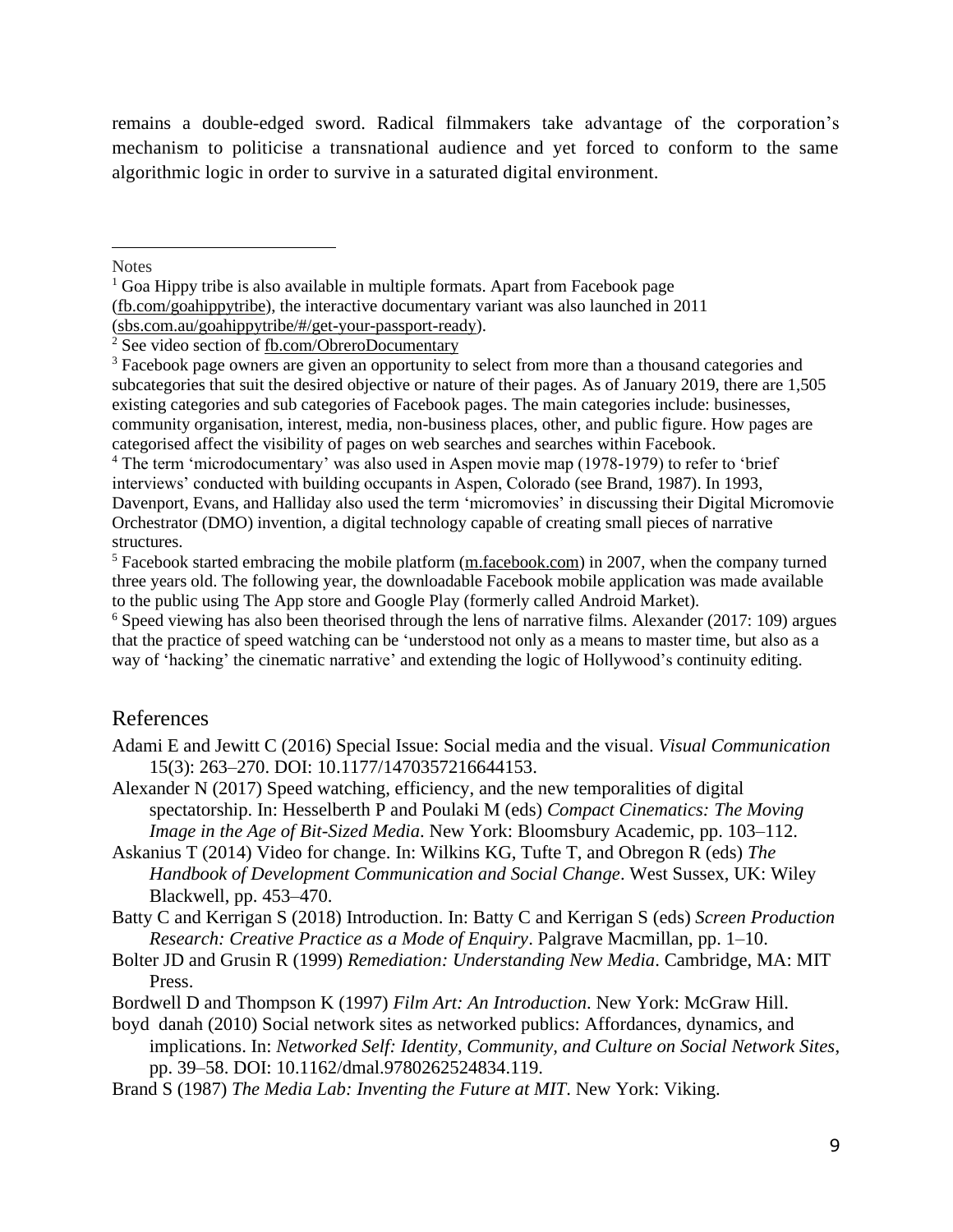- Chanan M (2012) Video, activism and the art of small media. *Transnational Cinemas* 2(2): 217– 226. DOI: 10.1386/trac.2.2.217\_7.
- Cossar H (2009) The shape of new media: Screen space, aspect ratios, and digitextuality. *Journal of Film and Video* 61(4): 3–16. Available at: http://www.jstor.org/stable/20688644.

Creeber G (2013) *Small Screen Aesthetics: From TV to the Internet*. New York: BFI Palgrave.

- Davenport G, Evans R and Halliday M (1993) Orchestrating digital micromovies. *Leonardo* 26(4): 283–288.
- Devas D (2011) Goa Hippy Tribe. Available at: https://www.facebook.com/goahippytribe/.
- Ellis J (2012) *Documentary: Witness and Self-Revelation*. London: Routledge.
- Galloway D, McAlpine KB and Harris P (2007) From Michael Moore to JFK Reloaded: Towards a working model of interactive documentary. *Journal of Media Practice* 8(3): 325–339. DOI: 10.1386/jmpr.8.3.325\_1.
- Gaudenzi S (2013) *The Living Documentary: from representing reality to co-creating reality in digital interactive documentary*. PhD Thesis, Goldsmiths, University of London. Available at: http://research.gold.ac.uk/7997/.
- Green J and Jenkins H (2011) Spreadable media: How audiences create value and meaning in a networked economy. In: Nightingale V (ed.) *The Handbook of Media Audiences*. Chichester; Malden, MA: Wiley Blackwell, pp. 109–127. DOI: 10.1002/9781444340525.ch5.
- Hesselberth P and Poulaki M (2017) Introduction: Screen | Capture | Attention. In: Hesselberth P and Poulaki M (eds) *Compact Cinematics: The Moving Image in the Age of Bit-Sized Media*. New York: Bloomsbury Academic, pp. 1–18.
- Kemp S (2018) Digital in 2018: World's internet users pass the 4 billion mark. Available at: https://wearesocial.com/blog/2018/01/global-digital-report-2018.
- McLuhan M (1964) *Understanding Media: The Extensions of Man*. New York: McGraw-Hill.
- Meadows D (2003) Digital storytelling: Research-based practice in new media. *Visual Communication* 2(2): 189–193. DOI: 10.1177/1470357203002002004.
- Nash K (2012) Goa Hippy Tribe: Theorising documentary content on a social network site. *Media International Australia* (142): 30–40. DOI: 10.1177/1329878X1214200105.
- Nash K, Hight C and Summerhayes C (2014) Introduction: New documentary ecologies: emerging platforms, practices and discourses. In: Nash K, Hight C, and Summerhayes C (eds) *New Documentary Ecologies: Emerging Platforms, Practices and Discourses*. Houndmills, Basingstoke, Hampshire; New York, New York: Palgrave Macmillan, 1 -7.
- Pillay S (2005) Video as evidence. In: Gregory S, Caldwell G, Avni R, et al. (eds) *Video for Change Book: A Guide For Advocacy and Activism*. London: Pluto Press, pp. 209–232.
- Presence S (2015) The contemporary landscape of video-activism in Britain. In: Mazierska E and Kristensen L (eds) *Screening Alternative Worlds: Marxism and Film Activism*. New York: Berghahn Books, pp. 186–212.
- Ryan KM (2018) Vertical video: rupturing the aesthetic paradigm. *Visual Communication* 17(2): 245–261. DOI: 10.1177/1470357217736660.
- Safko L (2012) *The Social Media Bible Tactics, Tools, and Strategies for Business Success.* 3rd ed. Hoboken: John Wiley & Sons.
- Smith H and Roger D (2009) Introduction: Practice-led research, research-led practice Towards the iterative cyclic web. In: Smith H and Roger D (eds) *Practice-Led Research, Research-Led Practice in the Creative Arts*. Edinburgh: Edinburgh University Press., pp. 1– 38.